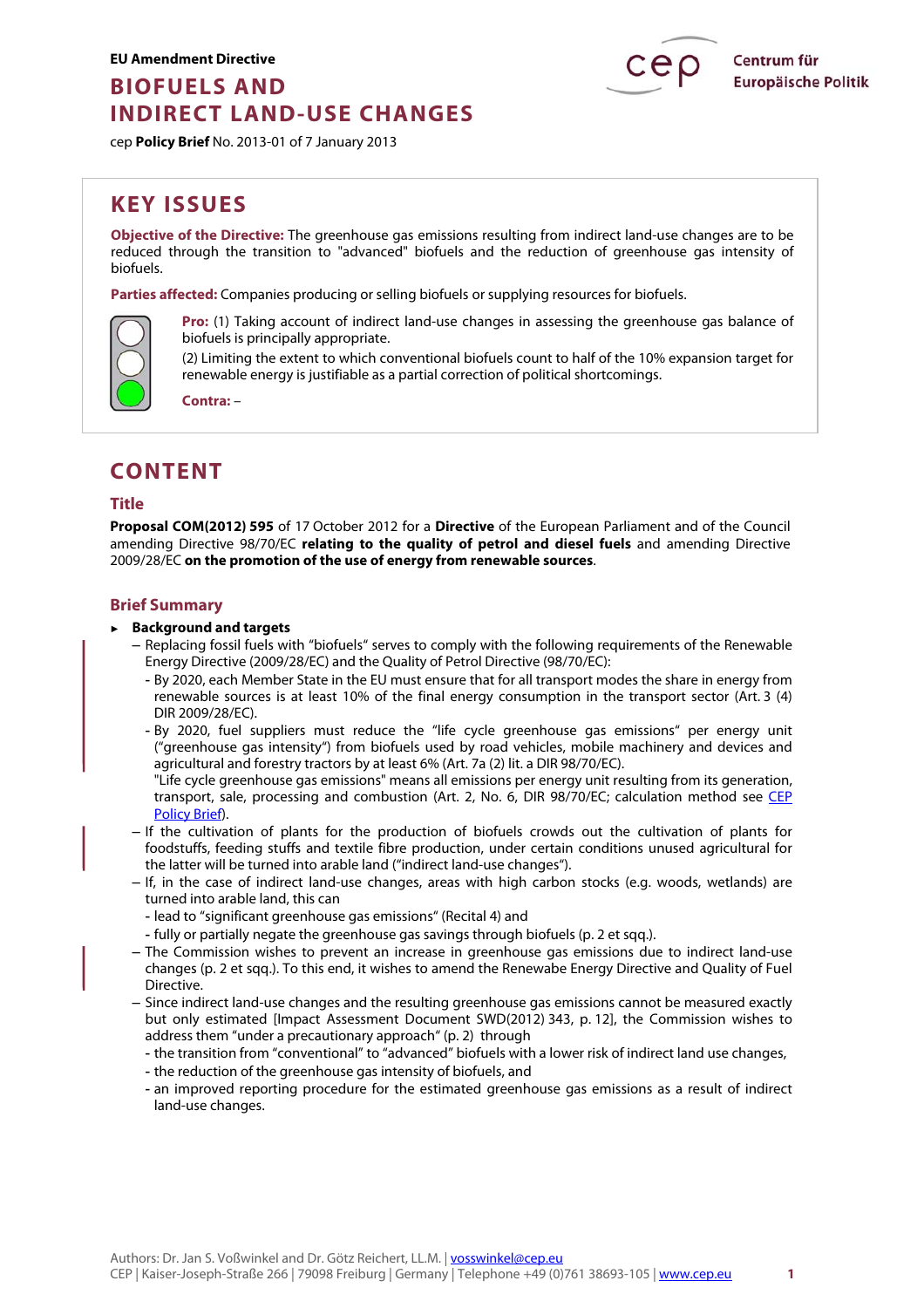

#### ► **Limiting "conventional" biofuels**

- "Conventional" biofuels are produced by food plants, in particular from starch containing crops such as cereals and maize, and from sugar and oil crops.
- They pose a serious risk of increasing greenhouse gas emissions through indirect land-use changes.
- Only a maximum of half (five percentage points) of the 10% expansion target for renewable energies may be achieved by means of conventional biofuels (new Art. 3 (4) lit. d DIR 2009/28/EC).

#### ► **Encouraging "advanced" biofuels**

- "Advanced" biofuels are produced using raw materials of low economic value.
- They bear a low risk of increasing greenhouse gas emissions through indirect land-use changes.
- Advanced biofuels are given more weighting when calculating if the 10% expansion target for renewable energies in the transport sector is being achieved (new Art. 3 (4) lit. e DIR 2009/28/EC):
	- biofuels e.g. from algae, animal manure and sewage sludge or mixed municipal waste shall be considered to be four times their energy content (new Annex IX Part A DIR 2009/28/EC);
	- biofuels e.g. from used cooking oil or animal fats shall be considered to be twice their energy content (new Annex IX Part B RL 2009/28/EC).

To calculate the 10% expansion target, the amount of energy in the used fuels is decisive. By calculating a multiple of their actual energy content, the 10% target is achieved faster. The higher the share of advanced biofuels is, the lower are the resulting greenhouse gas emissions.

#### ► **Reducing greenhouse gas emissions through biofuels**

Biofuels must – without taking into account indirect land use changes – achieve the following minimum savings in greenhouse gas emissions if they are to be counted in meeting the 10% target for renewable energies and the 6% reduction target for greenhouse gas intensity of biofuels (amended Art. 17 (2) DIR 2009/28/EC; amended Art. 7b (2) DIR 98/70/EC):

- Biofuels from installations put into operation by 1 July 2014:
	- at least 35% by 31 December 2017
	- at least 50% as of 1 January 2018
- Biofuels from installations put into operation after 1 July 2014: at least 60%.

#### ► **Reporting on greenhouse gas emissions as a result of indirect land-use changes**

- Fuel suppliers must report by 31 March at the latest and annually the estimated greenhouse gas resulting from indirect land-use changes. Member States must report such data to the Commission. (New Art. 7a (6) in conjunction with new Annex V DIR 98/70/EC)
- As of 31 December 2011, Member States must submit a report on the development of renewable energies (Art. 22 (1) DIR 2009/28/EC) every two years. When calculating greenhouse gas emission savings from the use of biofuels, they must add the standardised estimates for indirect land-use change emissions (amended Art. 22 (2) in conjunction with the new Annex VIII DIR 2009/28/EC).

#### **Key Changes to the Status quo**

- ► To date, energy from conventional biofuels has counted fully towards meeting the 10% expansion target for renewable energies in the transport sector. From now on, only a maximum of 50% will be counted.
- ► Until now, advanced biofuels have not been given greater weighting when calculating the 10% target for renewable energies in the transport sector; in future, they will be.
- ► To date, biofuels have had to show at least a 35% saving in greenhouse gas emissions in order to count towards the 10% expansion target for renewable energies in the transport sector and the 6% reduction target for the greenhouse gas intensity of fuels. In future, biofuels from installations put into operation before 1 July 2014 will have to save at least 50% of greenhouse gas emissions as of 2018, and biofuels from installations put into operation after 1 July 2014 will have to show at least a 60% saving in greenhouse gas emissions.
- ► In future, greenhouse gas emission resulting from indirect land-use changes will have to be taken into account in the reports on emissions savings from biofuels.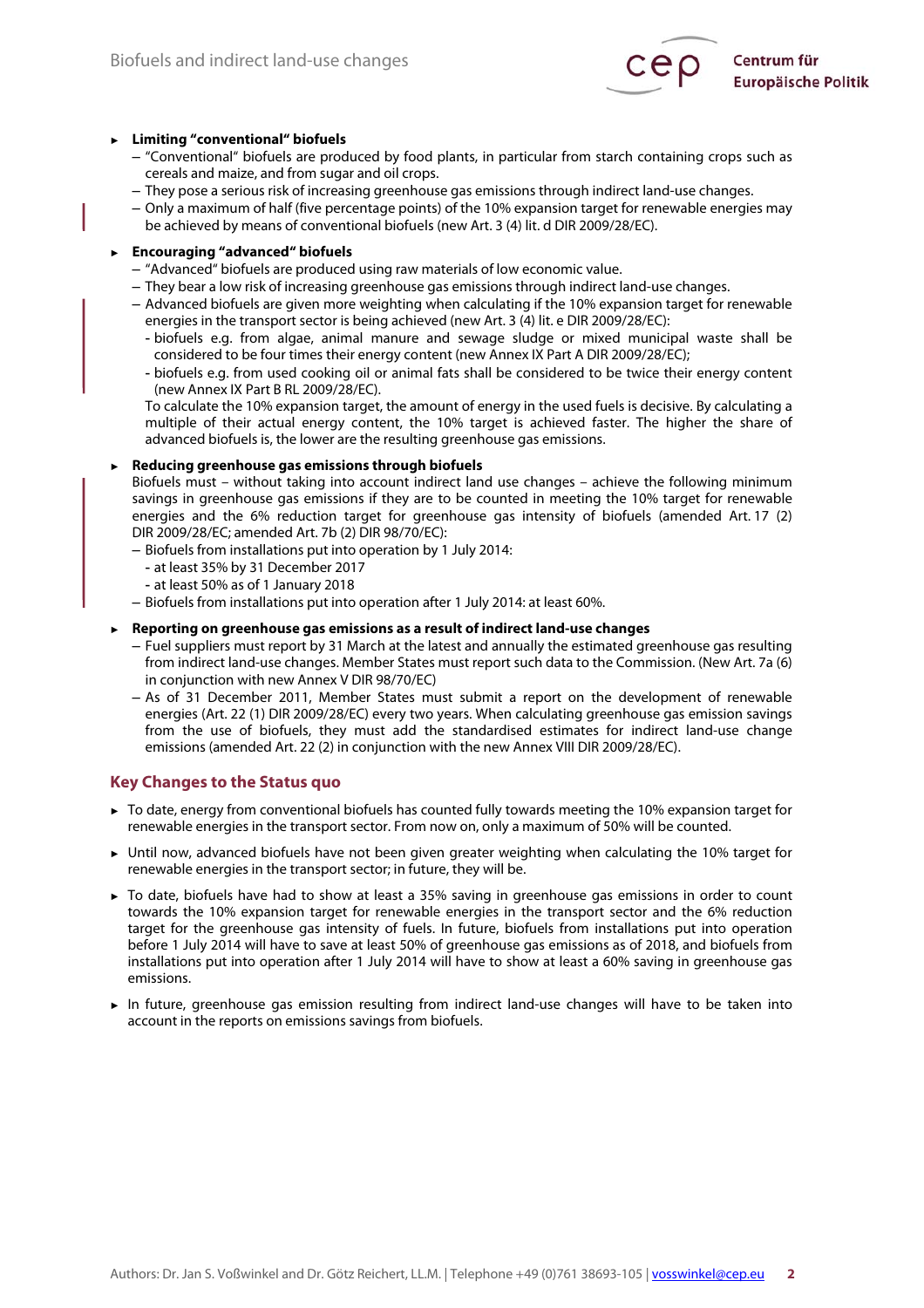

### **Statement on Subsidiarity by the Commission**

Both the Renewable Energy Directive 2009/28/EC and the Fuels Quality Directive 98/70/EC aim to reduce greenhouse gas emissions in the EU, amongst other things by establishing an EU-wide market for sustainable biofuels. According to the Commission, the related risk of indirect land-use changes, which "necessarily have transnational aspects", cannot be addressed by individual Member States but at EU level only. (p. 5)

#### **Policy Context**

The EU committed itself to reduce its greenhouse gas emissions by 2020 by 20% compared to 1990s levels, to increase the share of renewable energies in the total EU energy consumption by up to at least 20% and increase their energy efficiency by 20%. Moreover, by 2020 each Member State must ensure that the share of biofuels in transport-related fuel consumption is at least 10% ("20-20-20 Decision"; see [cepKompass,](http://www.cep.eu/fileadmin/user_upload/Kurzanalysen/Cep-Kompass_Energiepolitik/cepKompass_EU-Energiepolitik.pdf) p. 10 et sqq., in German only). The biofuels used for this must not be produced from resources derived from areas with a high level of biological diversity or high carbon stock (wetlands, forests) ("sustainability criteria", Art. 17 DIR 2009/28/EG and Art. 7b DIR 98/70/EC). Pursuant to its obligation (Art. 17 DIR 2009/28/EC and Art. 7b DIR 98/70/EC), the Commission has submitted a report analysing the impact of indirect land-use changes on greenhouse gas emissions and the possibilities for reducing them. According to this report, the greenhouse gas emissions caused by indirect land-use changes can only be estimated very roughly, so they should be avoided by means of a "preventive strategy" [Communication COM(2010) 811, p. 15]. The present Amendment Directive serves this purpose.

#### **Legislative Procedure**

17 October 2012 Adoption by the Commission Open Adoption by the European Parliament and the Council, publication in the Official Journal of the European Union, entry into force

### **Options for Influencing the Political Process**

| Leading Directorate General:<br>Committees of the European Parliament: | DG Energy<br>Environment, public health and food safety (in charge), rapporteur:                             |
|------------------------------------------------------------------------|--------------------------------------------------------------------------------------------------------------|
| Committees of the German Bundestag:                                    | Corinne Lepage (ALDE Group, FR);<br>Environment, nature conservation and nuclear safety (in charge);         |
| Responsible German Federal Ministries:                                 | <b>Environment, Economics</b>                                                                                |
| Decision mode in the Council:                                          | Qualified majority (adoption by a majority of Member States and<br>with 255 of 345 votes; Germany: 29 votes) |
| <b>Formalities</b>                                                     |                                                                                                              |
| Legal competence:                                                      | Art. 114 (Internal Market) and Art. 192 TFEU (Environment)                                                   |
| Form of legislative competence:                                        | Shared competence (Art. 4 (2) TFEU)                                                                          |
| Legislative procedure:                                                 | Art. 294 TFEU (ordinary legislative procedure)                                                               |

# **ASSESSMENT**

#### **Economic Impact Assessment**

The share of renewable energies in the energy mix of Member States and, in particular, in the transport area should not be determined through political decisions but by market forces whilst taking into consideration appropriate climate policy tools. With the Emissions Trading Scheme (EU ETS),

the EU already has an instrument with which a politically prescribed reduction in CO2 emissions can be achieved accurately across sectors. So far, of the transport modes only electrical rail transport and air transport have been integrated into EU ETS. Consequently road transport should also be included. However, the EU decided otherwise years ago. Therefore this assessment is set against the background of the current state of law.

The use of biofuels only has a climate-protecting effect if the combustion of fossil fuels is really prevented as a result. However, according to all forecasts, the worldwide demand for fossil fuels is set to increase in the foreseeable future so that any fossil fuels that remain unused in the EU will soon find buyers outside Europe. Along with the greenhouse gas emissions from fossil fuels, the greenhouse gas emissions from the use of biofuels must also be included in the worldwide emissions balance. This includes for instance the fossil fuel energy used for producing biofuels and the release of nitrous oxide resulting from fertilising agricultural land. Moreover, greenhouse gas emissions from indirect land-use changes must be taken account of, for instance where new agricultural land is made available for the cultivation of food plants through clearing.